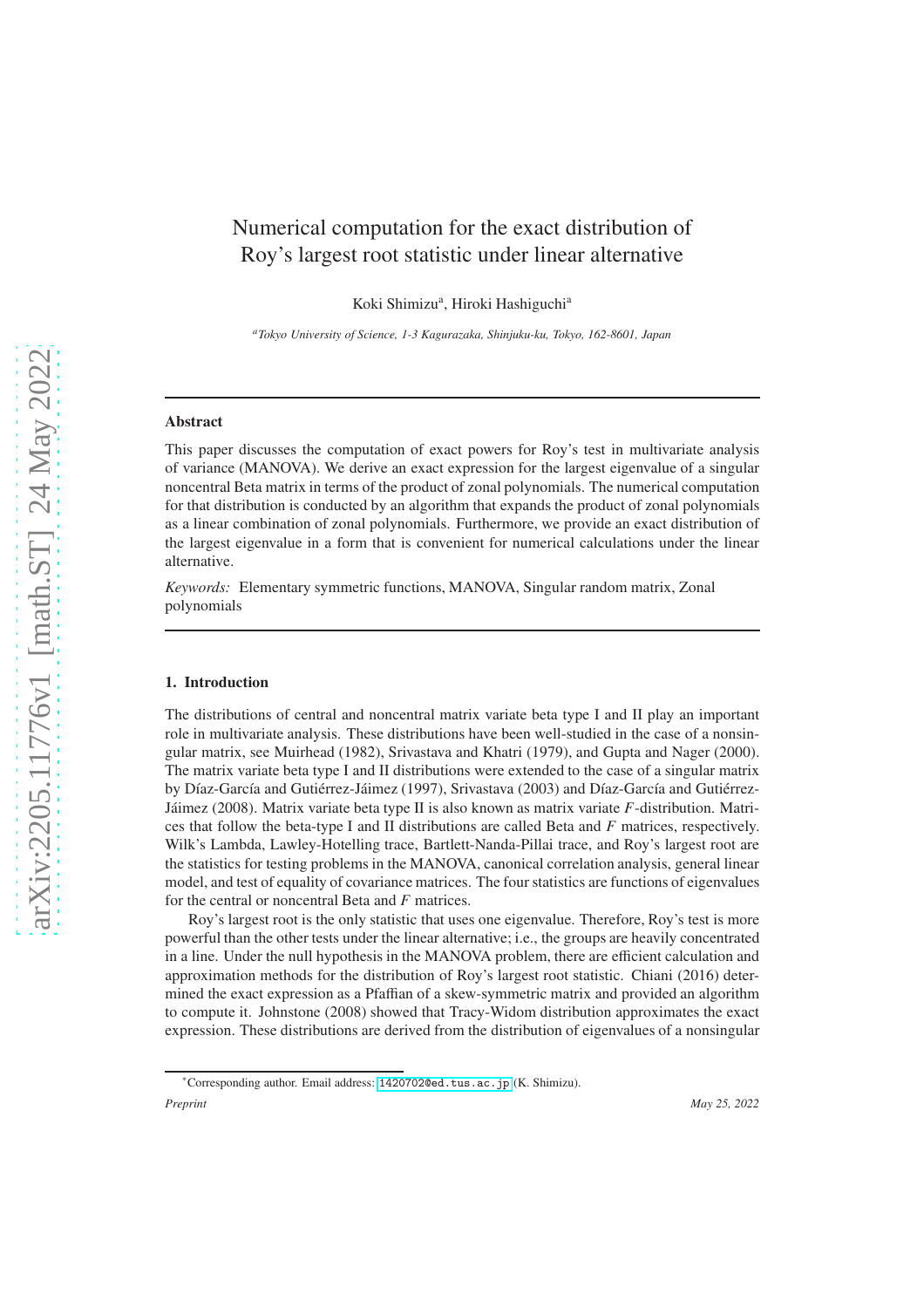central Beta matrix. Ang et al. (2021) compared Chiani's algorithm with Johnstone's Tracy-Widom approximation to determine the conditions under which each method is appropriate.

In contrast, the exact computation for the distribution of Roy's largest root statistic under the alternatives has long been an open problem. Sugiyama and Pillai (1969) derived the exact distribution of the largest eigenvalue for a nonsingular noncentral Beta matrix in terms of the product of the zonal polynomials. However, the computation for that distribution could not be performed because the algorithm for computing the product of zonal polynomials remained unknown. Recently, Shimizu and Hashiguchi (2022b) provided that algorithm and applied it to compute the distribution of extreme eigenvalues of a singular Wishart matrix for the sphericity test. Under the linear alternative, Johnstone and Nader (2017) presented the approximate distribution of Roy's largest root statistic by a combination of independent central and noncentral *F* variates. However, this approximation is not accurate when the dimension is large and the noncentrality parameter is small.

In this study, we compute the exact distribution of Roy's largest root statistic under the alternatives. Section [2](#page-1-0) discusses the problem of expressing the product of two zonal polynomials by a linear combination. In Section [3,](#page-3-0) we derive the exact distribution of the largest eigenvalue of a singular noncentral Beta matrix in terms of the product of zonal polynomials. This is an extension of the results found by Sugiyama and Pillai (1969) for a nonsingular noncentral Beta matrix. Furthermore, we present the distribution in a form that does not require the computation of zonal polynomials under the linear alternative. Finally, we compute the theoretical distribution and obtain the exact powers for Roy's test in Section [4.](#page-7-0)

#### <span id="page-1-0"></span>2. Preliminary

In this section, we discuss the calculation that expresses the product of zonal polynomials as a linear combination. For a positive integer *k*, let  $\kappa = (\kappa_1, \kappa_2, \dots, \kappa_l)$  denote a partition of *k* with  $\kappa_1 \geq \cdots \geq \kappa_l > 0$  and  $\kappa_1 + \cdots + \kappa_l = k$ , where  $l = l(\kappa)$  is the partition length. It is often convenient to consider  $\kappa$  as having any number of additional zeros  $\kappa = (\kappa_1, \kappa_2, \ldots, \kappa_l, 0, \ldots, 0)$ . The set of all partitions with lengths less than or equal to *m* is denoted by  $P_m^k = \{k = (k_1, \ldots, k_m) \mid m \in \mathbb{N} \}$  $\kappa_1 + \cdots + \kappa_m = k, \kappa_1 \geq \kappa_2 \geq \cdots \geq \kappa_m \geq 0$ . Furthermore, let *X* be an  $m \times m$  symmetric matrix with eigenvalues  $x_1, \ldots, x_m$ . The elementary symmetric functions in eigenvalues  $x_1, \ldots, x_m$  of X are expressed as  $e_0 = 1$  and

$$
e_1 = x_1 + \cdots + x_m, e_2 = x_1 x_2 + \cdots + x_{m-1} x_m, \ldots, e_m = x_1 x_2 \cdots x_m.
$$

For  $\kappa \in P_m^k$ , we define the polynomials  $\mathcal{E}_{\kappa}(X)$  as

$$
\mathcal{E}_{\kappa}(X)=e_1^{\kappa_1-\kappa_2}e_2^{\kappa_2-\kappa_3}\cdots e_{m-1}^{\kappa_{m-1}-\kappa_m}e_m^{\kappa_m},
$$

where the degree of  $\mathcal{E}_k(X)$  is  $(\kappa_1-\kappa_2)+2(\kappa_2-\kappa_3)+\cdots+m\kappa_m=k$ . The definition of the polynomials  $\mathcal{E}_{k}(X)$  is given in Hashiguchi et al. (2000) and Jiu and Koutschan (2020). In Muirhead (1982) and Dumitriu et al. (2007), the zonal polynomial was defined as an expansion of the monomial symmetric polynomial. In contrast, Hashiguchi et al. (2000) defined the zonal polynomial in terms of  $\mathcal{E}_u$ 's as follows.

**Definition 1.** *For an m*  $\times$  *m symmetric matrix X and*  $\kappa \in P_m^k$ , *there exists a unique polynomial*  $C_{\kappa}(X)$  *that satisfies the following three conditions:*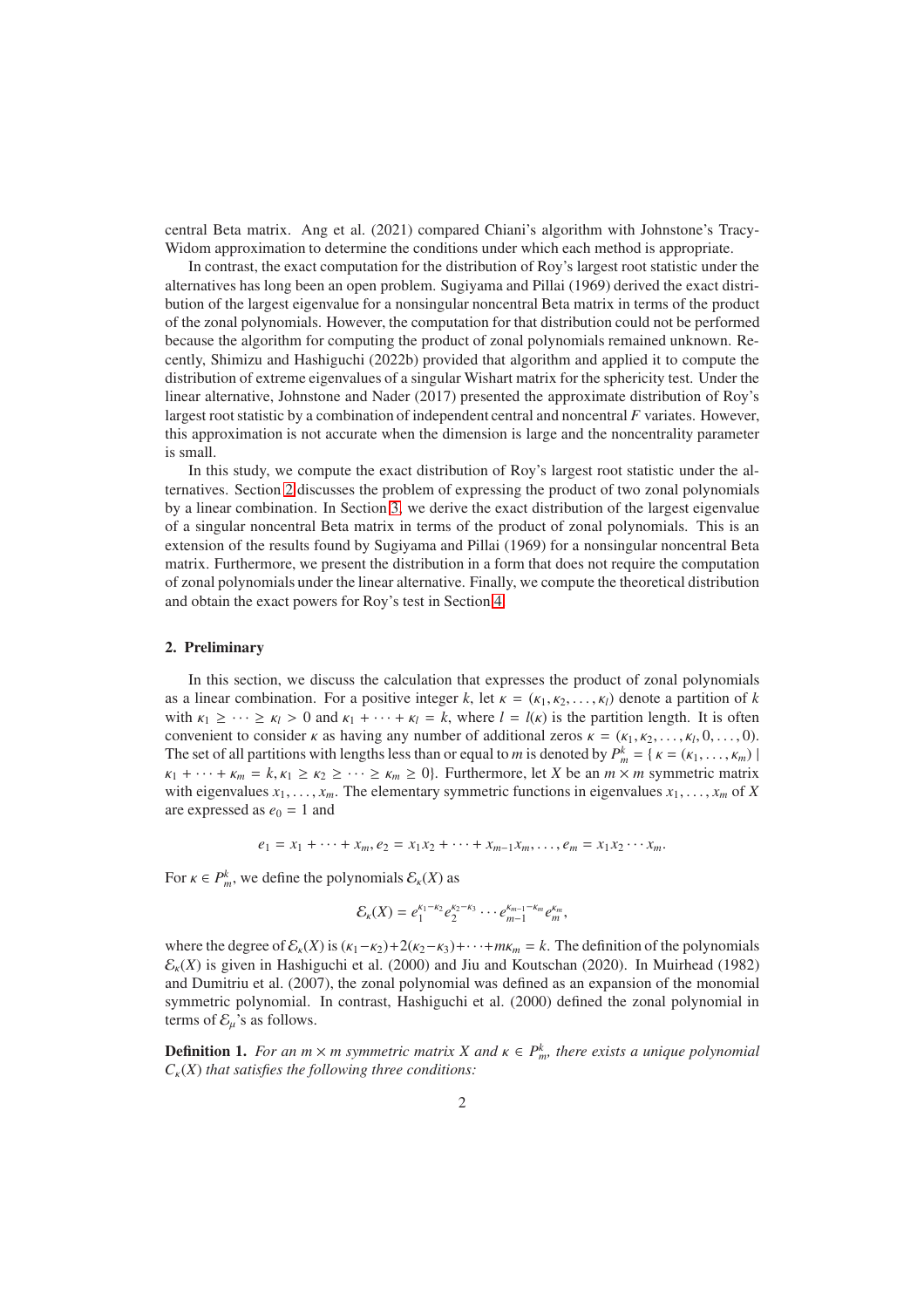- *1*  $C_{\kappa}(X) = \sum_{\mu \leq \kappa} q[\kappa, \mu] \mathcal{E}_{\mu}(X)$  *and*  $q[\kappa, \kappa] \neq 0$ *, where*  $q[\kappa, \mu]$  *is a constant, and the summation is over all partitions*  $\mu \leq \kappa$ ; that *is*,  $\mu$  *is less than or equal to*  $\kappa$  *in the lexicographical ordering.*
- *2*  $D_m C_{\kappa}(X) = d(\kappa)C_{\kappa}(X)$ , where  $D_m$  is the Laplace–Beltrami operator  $D_m = \sum_{i=1}^m x_i^2 \frac{\partial^2}{\partial x^2}$  $\frac{\partial^2}{\partial x_i^2}$  +  $\sum_{i\leq i\neq j\leq m}\frac{x_i^2}{x_i-x_j}\frac{\partial}{\partial x_i}$ ,  $d(\kappa)$  is the corresponding eigenvalue  $d(\kappa)=\sum_{i=1}^m\kappa_i(\kappa_i+m-i-1)$ .
- *3*  $[\text{tr}(X)]^k = \sum_{\kappa \in P_m^k} C_{\kappa}(X)$ *.*

We refer to the above polynomials  $C_k(X)$  as zonal polynomials. Hashiguchi et al. (2000) proposed an algorithm that expands the zonal polynomials in terms of  $\mathcal{E}_u$ 's. If  $X = I_m$ , the zonal polynomials  $C_k(X)$  can be represented by

$$
C_{\kappa}(I_m) = 2^{2k} k! (m/2)_{\kappa} \frac{\prod_{i < j}^{l(\kappa)} (2\kappa_i - 2\kappa_j - i + j)}{\prod_{i=1}^{l(\kappa)} (2\kappa_i + l(\kappa) - 1)!},\tag{1}
$$

where  $(\alpha)_k = \prod_{i=1}^{l(\kappa)} \{ \alpha - (i-1)/2 \}_{k_i}$ , and  $(\alpha)_k = \alpha(\alpha+1) \cdots (\alpha+k-1)$ , and  $(\alpha)_0 = 1$ .

For  $\kappa \in P_m^k$  and  $\tau \in P_m^t$ , we express the product of zonal polynomials as a linear combination of such polynomials:

<span id="page-2-1"></span><span id="page-2-0"></span>
$$
C_{\kappa}(X) \cdot C_{\tau}(X) = \sum_{\delta \in P_{m}^{k+t}} g_{\kappa,\tau}^{\delta} C_{\delta}(X),\tag{2}
$$

where  $g_{\kappa,\tau}^{\delta}$  is a constant determined by the partitions  $\kappa$  and  $\tau$ . The right-hand side of [\(2\)](#page-2-0) appears in certain areas of multivariate statistics, such as the sphericity test, instrumental variable (IV) regression, and power functions in MANVOA; see Sugiyama (1970), Shimizu and Hashiguchi (2022b), Hillier and Kan (2021) and Pillai and Sugiyama (1969). The coefficients *g* δ κ,τ were tabulated for values up to the 7th degree of *k* and *t* in Hayakawa (1967) and Khatri and Pillai (1968). Shimizu and Hashiguchi (2022b) proposed an algorithm for obtaining the coefficients  $g_{\kappa,\tau}^{\delta}$  in [\(2\)](#page-2-0). The symbolic computation of the product  $\mathcal{E}_{\kappa} \cdot \mathcal{E}_{\tau}$  is simple to carry out. Thus, the important aspect is to express the zonal polynomials in terms of  $\mathcal{E}_{\mu}$ 's. If  $\kappa = (2)$ ,  $\tau = (3, 2)$ , and  $m = 2$ , the product of the zonal polynomials is represented by

$$
C_{(2)}(X) \cdot C_{(3,2)}(X) = \left( \mathcal{E}_{(2)}(X) - \frac{4}{3} \mathcal{E}_{(1,1)}(X) \right) \cdot \frac{48}{7} \mathcal{E}_{(3,2)}(X)
$$
  
= 
$$
\frac{48}{7} \mathcal{E}_{(5,2)}(X) - \frac{64}{7} \mathcal{E}_{(4,3)}(X)
$$
  
= 
$$
\frac{99}{245} C_{(5,2)}(X) + \frac{12}{35} C_{(4,3)}(X)
$$

Here, the third line is satisfied by the transition algorithm from the polynomials  $\mathcal{E}_k(X)$  to the linear combination of  $\{C_{\kappa}(X) \mid \kappa \in P_m^{k+t}\}$  obtained by Shimizu and Hashiguchi (2022b). Another approach for calculating the product of zonal polynomials was presented by Hillier and Kan (2021). Here, the zonal polynomials were expressed in terms of power sum functions, and the desired result was obtained using the transition matrix between power sum functions and zonal polynomials. The calculation of the product of the power sum functions is also straightforward, as in the case of elementary symmetric functions. However, it requires a considerable amount of calculation time to expand the zonal polynomials to large degrees. The following lemma is a formula for the special case of  $g_{\kappa,\tau}^{\delta}$  given by Kushner (1988).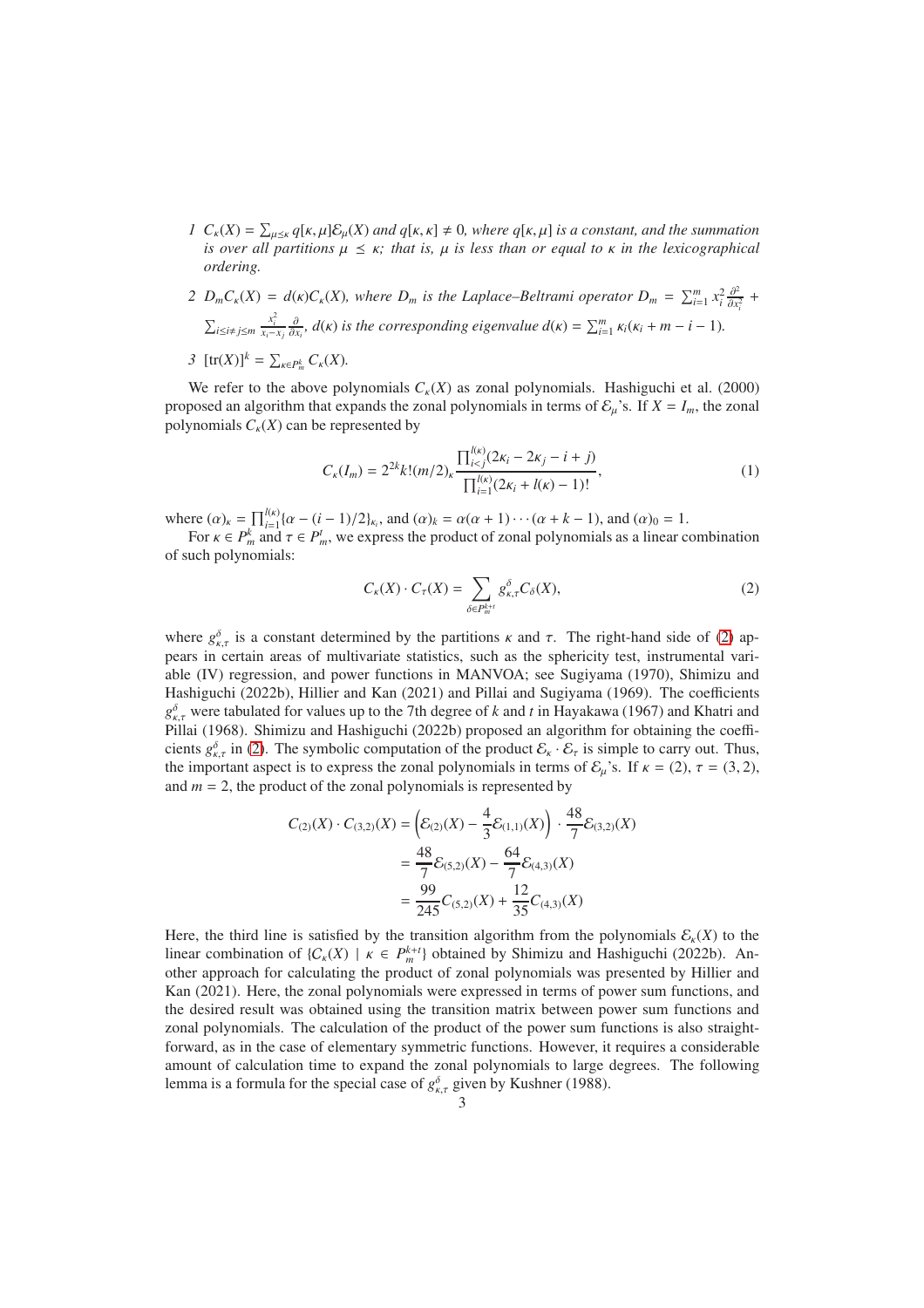**Lemma 1.** Let  $\delta = (\delta_1, \ldots, \delta_l)$  and  $\tau = (\tau_1, \ldots, \tau_l)$  be the partitions of  $k + t$  and t, respectively. *If*  $\delta_i \ge \tau_i \ge \delta_{i+1}$ ,  $1 \le i \le l(\tau)$ , then the coefficients  $g^{\delta}_{(k),\tau}$  are represented by

$$
g_{(k),\tau}^{\delta} = \frac{k!}{(2k)!(\binom{k+t}{k})} \prod_{i=1}^{l(\tau)+1} \frac{[2(\delta_i - \tau_i) - 1, 1]_2}{(\delta_i - \tau_i)!} \prod_{i < j}^{l(\tau)+1} (T_i - T_j) \\
\times \prod_{i < j}^{l(\tau)+2} [D_i - T_j - 1, T_i - D_j + 1]_2 / \prod_{i < j}^{l(\tau)+1} [D_i - T_j, T_i - D_j]_2,\tag{3}
$$

*where*  $T_i = 2\tau_i - i$  *and*  $D_i = 2\delta_i - i$ . *The factorial symbol* [*b*, *c*]<sub>2</sub> *is defined by* 

<span id="page-3-1"></span>
$$
[b, c]_2 = b(b-2)(b-4)\cdots c \text{ if } b-c \ge n
$$
  

$$
[b, c]_2 = 1 \qquad \text{if } b-c = -2
$$

The formula of  $g^{\delta}_{(k),\tau}$  is useful when computing the exact distribution of the Bartlett-Nanda-Pillai trace and Roy's largest root statistics under the linear alternative.

### <span id="page-3-0"></span>3. Exact distribution of the largest eigenvalue under alternative in MANOVA

We consider the test of equality for mean vectors from  $p$  groups. Let  $x_{ij}$  be distributed as the *i*-th population  $N_m(\mu_i, \Sigma)$ ,  $i = 1, ..., p, j = 1, ..., n_i$ , where  $n - p \ge m$  and  $n = \sum_{i=1}^p n_i$ . We assume that all covariances are equal. We test the equality of mean vectors;  $H_0: \mu_1 = \cdots = \mu_p$ , versus the alternative hypnosis  $H_1$  that  $\mu_i$  are not all equal. The between-group and within-group covariance matrices are defined by

$$
H = \sum_{i=1}^p n_i (\bar{x}_i - \bar{x}) (\bar{x}_i - \bar{x})^\top, \quad E = \sum_{i=1}^p \sum_{j=1}^{n_i} (x_{ij} - \bar{x}_i) (x_{ij} - \bar{x}_i)^\top,
$$

respectively, where  $\bar{x}_i = x_i^{-1} \sum_{j=1}^{n_i} x_{ij}$  and  $\bar{x} = \sum_{i=1}^p \sum_{j=1}^{n_i} x_{ij}/n$ . The matrix E has a nonsingular Wishart distribution with  $n_E$  degrees of freedom, denoted by  $E \sim W_m(n_E, \Sigma)$ , where  $n_E = n - p$ . Under  $H_1$ , the matrix *H* has a nonsingular or singular non-central Wishart distribution, denoted by  $H \sim W_m(n_H, \Sigma, \Omega)$ , where  $n_H = p - 1$ ,  $\Omega = \Sigma^{-1} \sum_{i=1}^p n_i (\mu_i - \bar{\mu}) (\mu_i - \bar{\mu})^\top$ and  $\bar{\mu} = (1/n) \sum_{i=1}^{p} \mu_i$ . (See Fujikoshi et al. (2010), pp.157 and Muirhead (1982), pp.486). Throughout this paper, the notation  $W_m(n_H, \Sigma, \Omega)$  is referred to in both nonsingular and singular cases. Let  $H \sim W_m(n_H, \Sigma, \Omega)$  and  $E \sim W_m(n_E, \Sigma)$ , where *H* and *E* are independent. The noncentral Beta matrix *U* can be defined as  $U = (H + E)^{-1/2}H(H + E)^{-1/2}$ . If  $m > n_H$ , the matrix *U* is singular; otherwise, it is nonsingular. The spectral decomposition of *U* is  $U = H_1 L H_1^{\top}$ , where  $L = \text{diag}(\ell_1, ..., \ell_{n_{\text{min}}})$ ,  $1 > \ell_1 > ... > \ell_{n_{\text{min}}} > 0$ ,  $n_{\text{min}} = \text{min}\{n_H, m\}$  and  $V_{n_{\min},m} = \{H_1 \mid H_1^{\top}H_1 = I_{n_{\min}}\}$ . The largest eigenvalue  $\ell_1$  and sum of eigenvalues  $V^{(n_{\min})} = \sum_{i=1}^{n_{\min}} \ell_i$ are called the Roy's largest root and Bartlett-Nanda-Pillai trace statistics, respectively. Díaz-García and Gutiérrez-Jáimez (2008) gave the density function of *U* with  $n_E \ge m > n_H$  as

$$
f(U) = C |L|^{(n_H - m - 1)/2} |I_m - U|^{(n_E - m - 1)/2} \text{etr}\left(-\frac{1}{2}\Omega\right) \sum_{k=0}^{\infty} \sum_{\kappa \in P_{n_H}^m} \frac{\{(n_H + n_E)/2\}_\kappa C_\kappa(\Omega/2) C_\kappa(U)}{(n_H/2)_\kappa (n_E/2)_\kappa} C_\kappa(I_m),
$$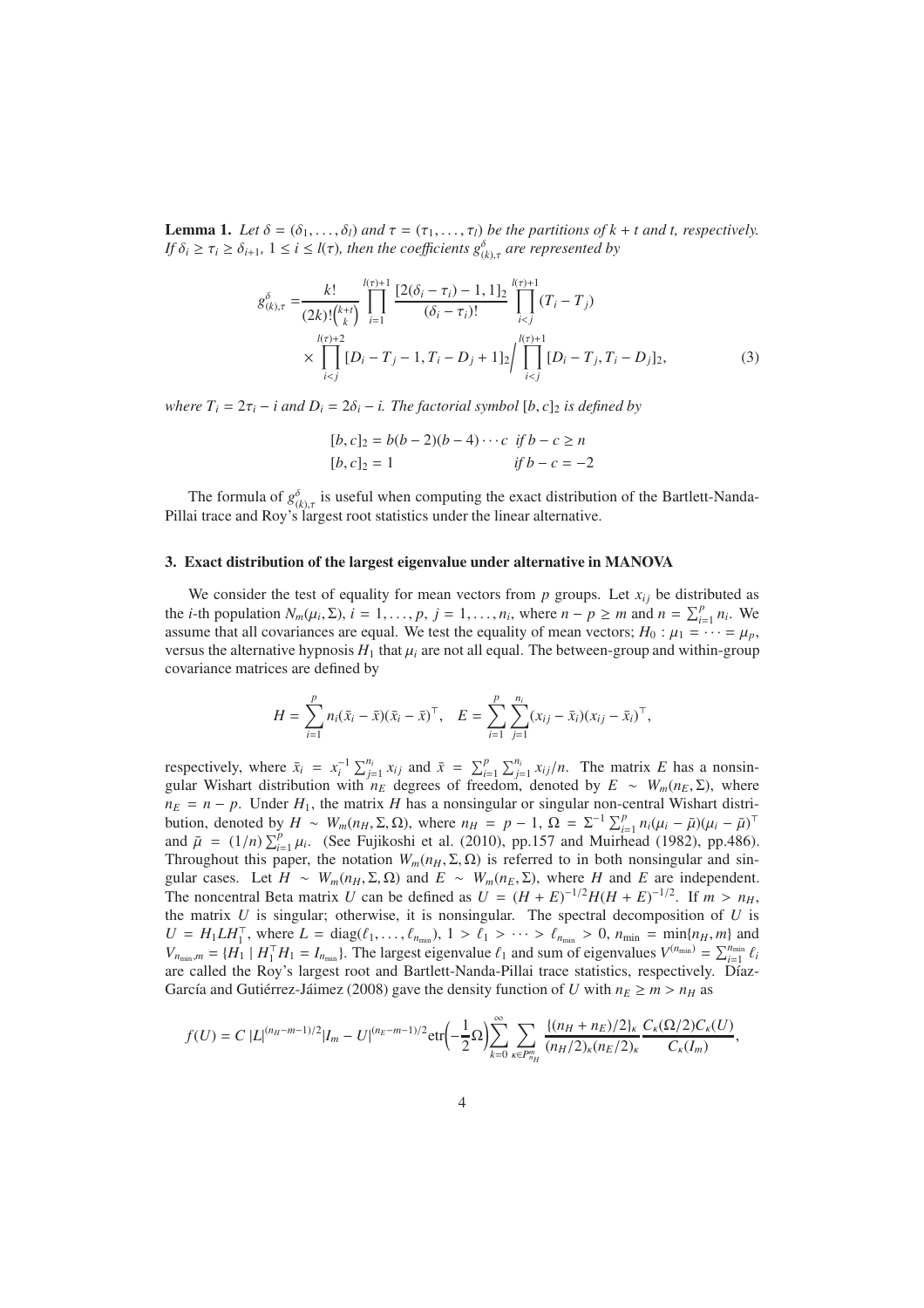where  $C = \frac{-mn_H + n_H^2/2\Gamma_m(n_H + n_E/2)}{\Gamma_n(n_H/2)\Gamma_n(n_E/2)}$  $\frac{n_H + n_H/2}{\Gamma_{n_H}(n_H/2)\Gamma_m(n_E/2)}$ . The singular non-central matrix variate beta type II distribution was also given in Díaz-García and Gutiérrez-Jáimez (2008). For integers  $n_E \ge m > n_H$ . Díaz-García and Gutiérrez-Jáimez (2008) also gave the joint density of eigenvalues in a singular matrix *U* as

<span id="page-4-0"></span>
$$
f(\ell_1, ..., \ell_{n_H}) = C_1 \text{etr}\left(-\frac{1}{2}\Omega\right) |L|^{(m-n_H-1)/2} |I_{n_H} - L|^{(n_E - m-1)/2}
$$

$$
\times \prod_{i < j} (\ell_i - \ell_j) \sum_{k=0}^{\infty} \sum_{\kappa \in P_{n_H}^k} \frac{\{(n_H + n_E)/2\}_k}{(n_H/2)_k} \frac{C_\kappa(\Omega/2) C_\kappa(L)}{C_\kappa(I_m) k!},\tag{4}
$$

where  $C_1 = \frac{\pi^{n_H^2/2} \Gamma_m \{ (n_H + n_E)/2 \}}{\Gamma_{mn}(n_H/2) \Gamma_m (n_E/2) \Gamma_{mn}(n_E)}$  $\frac{\pi^{H^{1}} \cdot 1_{m}((n_H+n_E)/2)}{ \Gamma_{n_H}(n_E/2) \Gamma_{n_H}(m/2)}$ . The following lemma given by Sugiyama (1967) is necessary to integrate [\(4\)](#page-4-0) with respect to  $\ell_2, \ldots, \ell_{n_H}$ .

# <span id="page-4-1"></span>Lemma 2.

$$
\int_{1>x_2>\cdots>x_m>0} |X_2|^{t-(m+1)/2} C_{\kappa}(X_1) \prod_{i=2}^m (1-x_i) \prod_{i  
=
$$
(mt+k) \frac{\Gamma_m(m/2)(t)_k \Gamma_m(t) \Gamma_m\{(m+1)/2\}}{\pi^{m^2/2} \{t + (m+1)/2\}_k \Gamma_m\{t + (m+1)/2\}} C_{\kappa}(I_m),
$$
 (5)
$$

*where*  $Re(t) > (m-1)/2$ *.* 

The following theorem is the extension of the result of Pillai and Sugiyama (1969) to the singular case.

<span id="page-4-3"></span>**Theorem 1.** *Let H* ∼ *W<sub><i>m*</sub>(*n<sub>H</sub>*, Σ<sub></sub>, Ω) *and E* ∼ *W<sub><i>m*</sub>(*n<sub>E</sub>*, Σ)*, where m* > *n<sub>H</sub> and H and E independent; then, the distribution function of the largest eigenvalue*  $\ell_1$  *of*  $U = (H + E)^{-1/2}H(H + E)^{-1/2}$ *is given as*

$$
\Pr(\ell_1 < x) = \frac{\Gamma_{n_H}\{(n_H + 1)/2\}\Gamma_m\{(n_H + n_E)/2\}}{\Gamma_m(n_E/2)\Gamma_{n_H}\{(n_H + m + 1)/2\}} \cdot \text{etr}\left(-\frac{1}{2}\Omega\right) \sum_{k=0}^{\infty} \sum_{\kappa \in P_{n_H}^k} \frac{\{(n_H + n_E)/2\}_\kappa C_\kappa(\Omega/2)}{(n_H/2)_\kappa} \cdot \frac{C_\kappa(\Omega/2)}{C_\kappa(I_m)k!} \times \sum_{t=0}^{\infty} \sum_{\tau \in P_{n_H}^t} \sum_{\delta \in P_{n_H}^{k+t}} g_{\kappa,\tau}^{\delta} \frac{\{(m + 1 - n_E)/2\}_\tau(m/2)_\delta}{\{(n_H + m + 1)/2\}_\delta t!} C_\delta(I_{n_H}) \cdot x^{mn_H/2 + k + t}.\tag{6}
$$

*Proof.* This proof is similar to the method presented by Pillai and Sugiyama (1969). From [\(2\)](#page-2-0), we write

<span id="page-4-2"></span>
$$
|I_{n_H} - L|^{(n_E - m - 1)/2} C_{\kappa}(L) = {}_1F_0\left(\frac{m - n_E + 1}{2}, L\right) C_{\kappa}(L)
$$
  

$$
= \sum_{t=0}^{\infty} \sum_{\tau \in P_{n_H}^t} \frac{\{(m - n_E + 1)/2\}_{\tau} C_{\tau}(L)}{t!} C_{\kappa}(L)
$$
  

$$
= \sum_{t=0}^{\infty} \sum_{\tau \in P_{n_H}^t} \sum_{\delta \in P_{n_H}^{k+t}} \frac{\{(m - n_E + 1)/2\}_{\tau} }{t!} g_{\kappa, \tau}^{\delta} C_{\delta}(L).
$$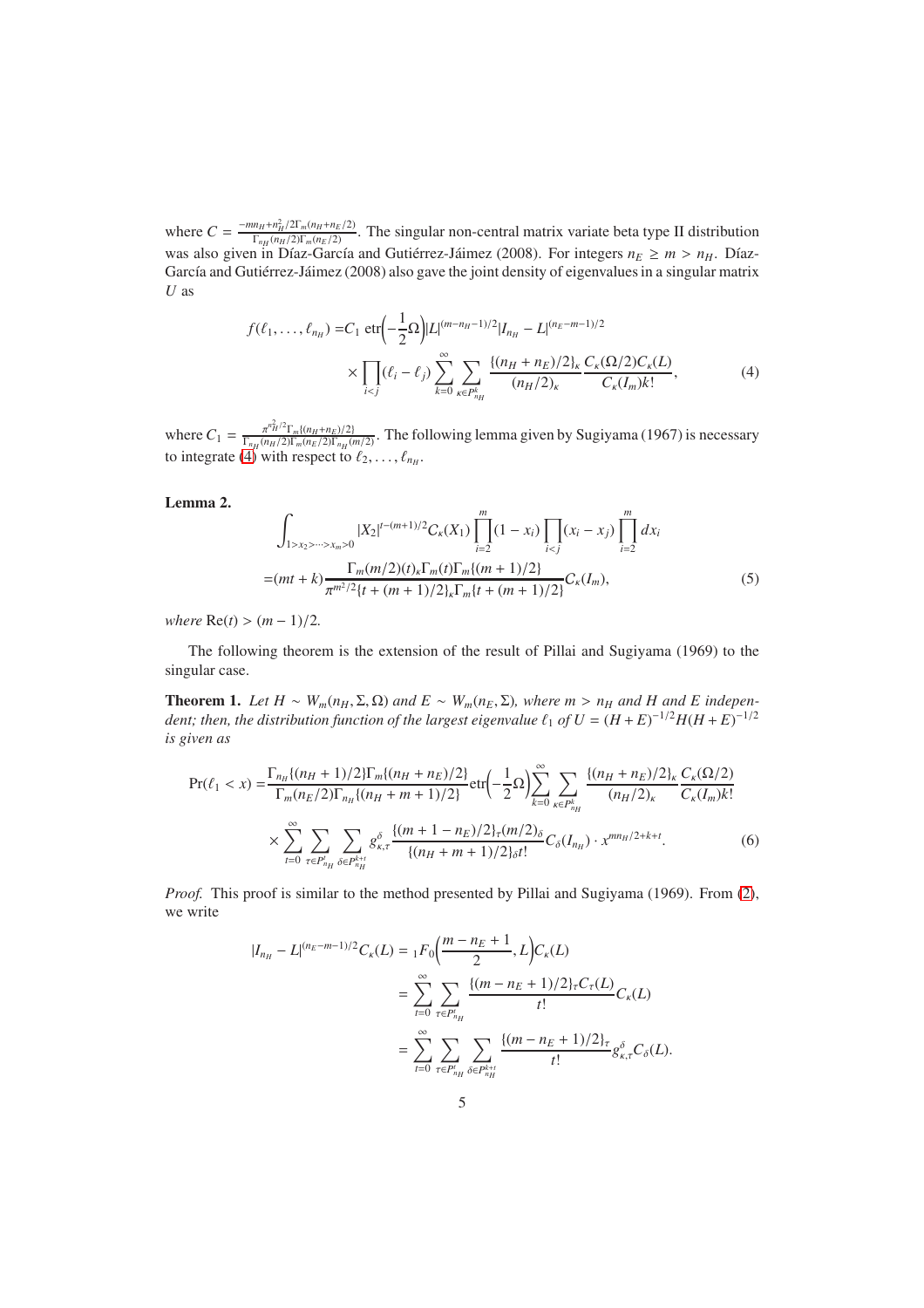Therefore, the density function [\(4\)](#page-4-0) is represented by

$$
f(\ell_1, ..., \ell_{n_H}) = C_1 \text{ etr}\left(-\frac{1}{2}\Omega\right)|L|^{(m-n_H-1)/2} \sum_{k=0}^{\infty} \sum_{\kappa \in P_{n_H}^k} \frac{\{(n_H + n_E)/2\}_\kappa C_\kappa(\Omega/2)}{(n_H/2)_\kappa} \sum_{C_\kappa(I_m)k!} \times \prod_{i < j}^{n_H} (\ell_i - \ell_j) \sum_{t=0}^{\infty} \sum_{\tau \in P_{n_H}^k} \sum_{\delta \in P_{n_H}^{k+t}} g_{\kappa,\tau}^{\delta} \frac{\{(m+1-n_E)/2\}_\tau C_\delta(L)}{t!}.
$$

Translating  $x_i = \ell_i / \ell_1$ ,  $i = 2, ..., \ell_{n_H}$  $i = 2, ..., \ell_{n_H}$  $i = 2, ..., \ell_{n_H}$  and using Lemma 2, we have

$$
f(\ell_{1}) = C_{1} \text{ etr} \left(-\frac{1}{2}\Omega\right) \sum_{k=0}^{\infty} \sum_{\kappa \in P_{n_{H}}^{k}} \frac{\{(n_{H} + n_{E})/2\}_{\kappa} C_{\kappa}(\Omega/2)}{(n_{H}/2)_{\kappa}} \sum_{t=0}^{\infty} \sum_{\tau \in P_{n_{H}}^{k}} \sum_{\delta \in P_{n_{H}}^{k+1}} g_{\kappa,\tau}^{\delta} \frac{(m+1-n_{E})/2\}_{\tau} \times \ell_{1}^{mn_{H}/2+k+t-1} \int_{1 > x_{2} > \cdots > x_{n_{H}} > 0} |X_{2}|^{(m-n_{H}-1)/2} \prod_{i=2}^{n_{H}} (1-x_{i}) \prod_{2 \leq i < j}^{n_{H}} (\ell_{i} - \ell_{j}) C_{\delta}(X_{1}) \prod_{i=2}^{n_{H}} dx_{i}
$$
\n
$$
= \frac{\Gamma_{m}\{(n_{H} + n_{E})/2\} \Gamma_{n_{H}} \{(n_{H} + 1)/2\}}{\Gamma_{m}(n_{E}/2) \Gamma_{n_{H}} \{(m+n_{H} + 1)/2\}} \text{ etr} \left(-\frac{1}{2}\Omega\right) \sum_{k=0}^{\infty} \sum_{\kappa \in P_{n_{H}}^{k}} \frac{\{(n_{H} + n_{E})/2\}_{\kappa} C_{\kappa}(\Omega/2)}{(n_{H}/2)_{\kappa}} \frac{C_{\kappa}(\Omega/2)}{C_{\kappa}(I_{m})k!}
$$
\n
$$
\times \sum_{t=0}^{\infty} \sum_{\tau \in P_{n_{H}}^{k}} \sum_{\delta \in P_{n_{H}}^{k+1}} g_{\kappa,\tau}^{\delta} \frac{\{(m+1-n_{E})/2\}_{\tau}}{t!} \ell_{1}^{mn_{H}/2+k+t-1}(mn_{H}/2+k+t) \frac{(m/2)_{\delta}C_{\delta}(I_{n_{H}})}{\{(m+n_{H} + 1)/2\}_{\delta}}
$$

Finally, integrating  $f(\ell_1)$  with respect to  $\ell_1$ , we have the desired result.

$$
\qquad \qquad \Box
$$

We can also consider the exact distribution of Roy's largest root statistic for  $m > n_H$  from the distribution given by Pillai and Sugiyama (1969) by replacing  $m \rightarrow n_H$ ,  $n_H \rightarrow m$ , and  $n_E \rightarrow n_H + n_E - m$ . We note that the distribution is different from [\(6\)](#page-4-2). The generalization for the distribution of  $\ell_1$  in  $U$  is given as

$$
\Pr(\ell_1 < x) = \frac{\Gamma_{n_{\min}}\{(n_{\min} + 1)/2\}\Gamma_m\{(n_H + n_E)/2\}}{\Gamma_m(n_E/2)\Gamma_{n_{\min}}\{(n_H + m + 1)/2\}} \text{etr}\left(-\frac{1}{2}\Omega\right) \sum_{k=0}^{\infty} \sum_{\kappa \in P_{n_{\min}}^k} \frac{\{(n_H + n_E)/2\}_\kappa C_\kappa(\Omega/2)}{(n_H/2)_\kappa} \frac{C_\kappa(\Omega/2)}{C_\kappa(I_m)k!}
$$
\n
$$
\times \sum_{t=0}^{\infty} \sum_{\tau \in P_{n_{\min}}^t} \sum_{\delta \in P_{n_{\min}}^{k+t}} g_{\kappa,\tau}^{\delta} \frac{\{(m + 1 - n_E)/2\}_\tau(n_{\max}/2)_\delta}{\{(n_H + m + 1)/2\}_\delta t!} C_\delta(I_{n_{\min}}) \cdot x^{mn_H/2 + k + t},
$$

where  $n_{\min} = \{n_{n_H}, m\}$  and  $n_{\max} = \{n_{n_H}, m\}$ . If  $n \ge m$ , the above distribution coincides with the results found by Pillai and Sugiyama (1969).

Next, we consider the exact distribution for Roy's test under particular alternatives. Rencher and Christensen (2012) proposed two alternative hypotheses as follows.

- a Linear alternative hypothesis: If the largest eigenvalue  $\ell_1$  is larger than the others, all mean vectors lie close to a line. All mean vectors  $\mu_i$  for  $i = 1, \ldots, p$  are expressed with  $\mu_i = \xi \mu_0$ , where  $\mu_0$  is an unknown mean vector and  $\xi$  is a scale factor. In this case, the rank of the non-central matrix is rank $(\Theta) = 1$ .
- **b** Planar alternative hypothesis: If the eigenvalues  $\ell_1$  and  $\ell_2$  are larger, the mean vectors mostly lie in a plane. All mean vectors  $\mu_i$  for  $i = 1, \ldots, p$  are expressed as  $\mu_i = \alpha_i \mu_1 + \beta_i \mu_2$ , where  $\mu_1$  and  $\mu_2$  are unknown mean vectors and  $\alpha_i$  and  $\beta_i$  are scale factors. In this case, the rank of the non-central matrix is rank( $\Theta$ ) = 2.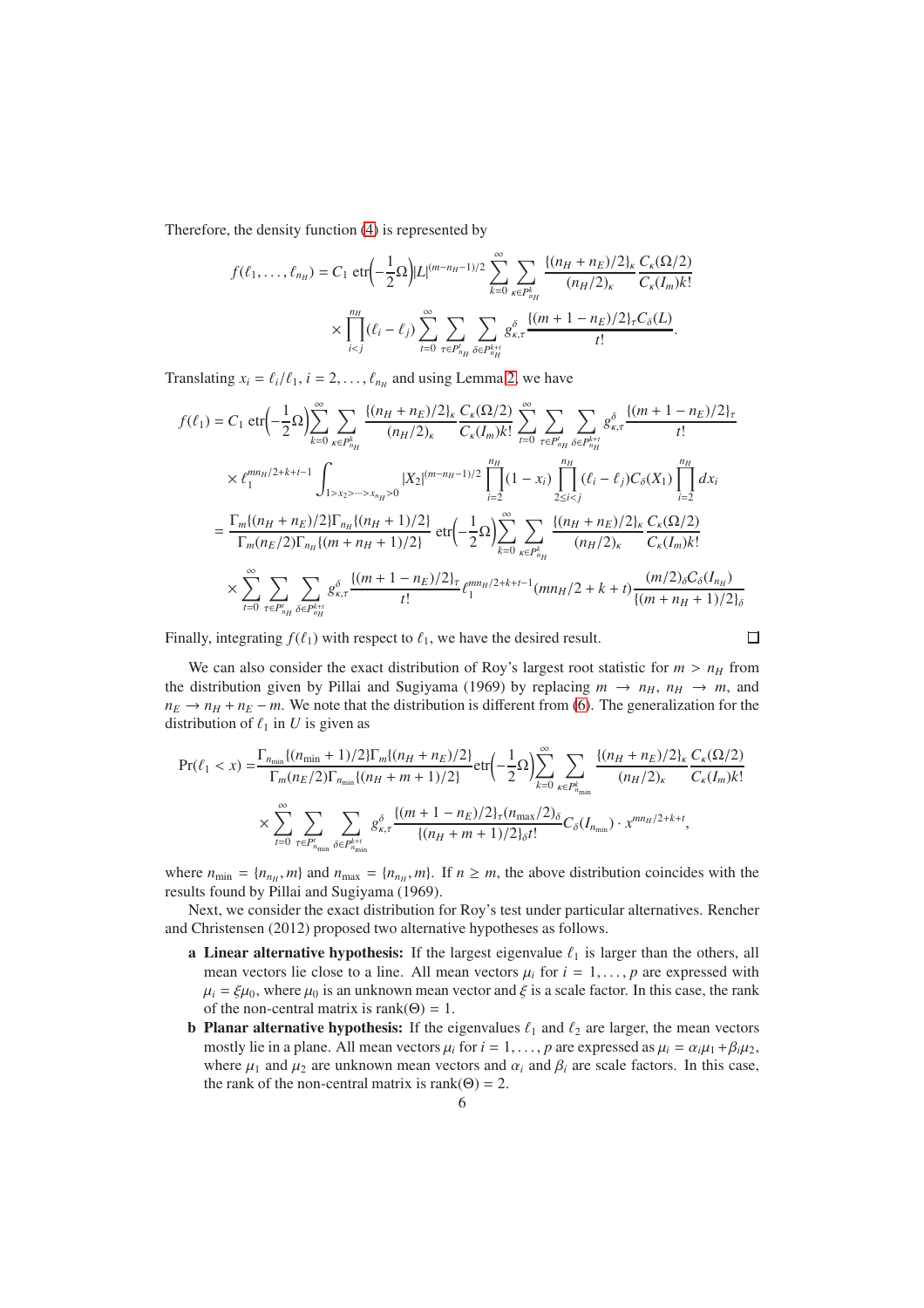Johnstone and Nadler (2017) approximated the distribution of  $\ell_1$  under the linear alternative. The exact distributions of Wilks's statistics under the linear and planer alternatives were considered in Phong et al. (2019). Corollary [1](#page-6-0) provides the exact distribution [\(6\)](#page-4-2) under the linear alternative.

<span id="page-6-0"></span>Corollary 1. *If* rank(Ω) = 1 *and*  $θ_1$  *is the largest eigenvalue of*  $Ω$  *in Theorem [1,](#page-4-3) then we have* 

<span id="page-6-1"></span>
$$
\Pr(\ell_1 < x) = \frac{\Gamma_{n_H} \{ (n_H + 1)/2 \} \Gamma_m \{ (n_H + n_E)/2 \}}{\Gamma_m (n_E/2) \Gamma_{n_H} \{ (n_H + m + 1)/2 \} \Gamma(1/2)} \text{etr} \left( -\frac{1}{2} \Omega \right) \sum_{k=0}^{\infty} \frac{\{ (n_H + n_E)/2 \}_k}{(n_H/2)_k (m/2)_k} \frac{\Gamma(k+1/2)(\theta_1/2)^k}{k!} \times \sum_{t=0}^{\infty} \sum_{\tau \in P_{n_H}^t} \sum_{\delta \in P_{n_H}^{k+t}} g_{(k),\tau}^{\delta} \frac{\{ (m + 1 - n_E)/2 \}_\tau (m/2)_\delta}{\{ (n_H + m + 1)/2 \}_\delta t!} C_{\delta}(I_{n_H}) \cdot x^{mn_H/2 + k + t} \tag{7}
$$

*Proof.* From rank( $\Omega$ ) = 1, we have  $C_k(\Omega/2) = C_{(k)}(\Omega/2) = (\theta_1/2)^k$ . Furthermore, using [\(1\)](#page-2-1), we obtain the desired result by expressing the zonal polynomial  $C_{\kappa}(I_m)$  for  $\kappa = (k)$  as  $C_{\kappa}(I_m) = 2^k k! (m/2)_k / (2k)! = (m/2)_k \Gamma(1/2) / \Gamma(k + 1/2)$ .  $2^k k! (m/2)_k / (2k)! = (m/2)_k \Gamma(1/2) / \Gamma(k+1/2).$ 

In the case of the linear alternative, the distribution  $(7)$  is more useful than  $(6)$  in terms of numerical computation, as the zonal polynomials  $C_{(k)}(I_{n_H})$  and coefficients  $g_{(k),\tau}^{\delta}$  in [\(7\)](#page-6-1) can be easily computed from [\(1\)](#page-2-1) and [\(3\)](#page-3-1), respectively. Under the planar alternative, the zonal polynomials  $C_k(\Omega/2)$  in [\(6\)](#page-4-2) can be replaced by Legendre polynomials according to the bivariate property of zonal polynomials given in James (1968). If  $\Omega = O$ , we find the coefficients  $g_{0,\tau}^{\delta} = 1$  and  $\delta = \tau$ . Then, the distribution [\(6\)](#page-4-2) under  $H_0$  is expressed in the following form:

$$
\Pr(\ell_1 < x) = \frac{\Gamma_{n_H}\{(n_H+1)/2\}\Gamma_m\{(n_H+n_E)/2\}}{\Gamma_m(n_E/2)\Gamma_{n_H}\{(n_H+m+1)/2\}} x^{mn_H/2} {}_2F_1\left(\frac{m+1-n_E}{2}, \frac{m}{2}; \frac{n_H+m+1}{2}; xI_{n_H}\right),\tag{8}
$$

where  ${}_2F_1$  is the Gauss hypergeometric function of matrix arguments. Considering the transformation  $q_1 = \ell_1/(1-\ell_1)$ , we obtain the exact distribution of the largest eigenvalue for the singular noncentral *F* matrix defined as  $F = B^{-1/2}AB^{-1/2}$  by

<span id="page-6-2"></span>
$$
\Pr(q_1 < x) = \frac{\Gamma_{n_H} \{ (n_H + 1)/2 \} \Gamma_m \{ (n_H + n_E)/2 \}}{\Gamma_m (n_E/2) \Gamma_{n_H} \{ (n_H + m + 1)/2 \}} \cdot \text{etr} \left( -\frac{1}{2} \Omega \right) \sum_{k=0}^{\infty} \sum_{\kappa \in P_{n_H}^k} \frac{\{ (n_H + n_E)/2 \}_\kappa C_\kappa(\Omega/2)}{(n_H/2)_\kappa} \frac{C_\kappa(\Omega/2)}{C_\kappa(I_m) k!}
$$
\n
$$
\times \sum_{t=0}^{\infty} \sum_{\tau \in P_{n_H}^t} \sum_{\delta \in P_{n_H}^{k+t}} g_{\kappa, \tau}^{\delta} \frac{\{ (m + 1 - n_E)/2 \}_\tau(m/2)_\delta}{\{ (n_H + m + 1)/2 \}_\delta t!} C_\delta(I_{n_H}) \cdot (x/(1+x))^{mn_H/2 + k + t}
$$

The above distribution under  $H_0$  was provided in Shimizu and Hashiguchi (2022a).

Next, we consider the exact distribution of the Bartlett-Nanda-Pillai trace statistic  $V^{(n_H)}$ . Khatri and Pillai (1968) derived the density of *V* (*m*) in terms of the product of zonal polynomials. The density function of the Bartlett-Nanda-Pillai trace for  $m > n_H$  can also be obtained from the density function of  $V^{(m)}$  by replacing  $m \rightarrow n_H$ ,  $n_H \rightarrow m$  and  $n_E \rightarrow n_H + n_E - m$ ;

$$
f(x) = \frac{\Gamma_{n_H}\{(n_H + n_E)/2\}}{\Gamma_{n_H}\{(n_H + n_E - m)/2\}\Gamma(n_H m/2)} \operatorname{etr}\left(-\frac{1}{2}\Omega\right) \sum_{k=0}^{\infty} \sum_{\kappa \in P_{n_H}^k} \frac{\{(n_H + n_E)/2\}_\kappa C_\kappa(\Omega/2)}{(m/2)_\kappa} \frac{C_\kappa(\Omega/2)}{C_\kappa(I_{n_H})k!}
$$

$$
\times \sum_{t=0}^{\infty} \sum_{\tau \in P_{n_H}^t} \sum_{\delta \in P_{n_H}^{k+t}} g_{\kappa,\tau}^{\delta} \frac{\{(m+1-n_E)/2\}_\tau(m/2)_\delta C_\delta(I_{n_H})}{(mn_H/2)_{k+t}t!} x^{mn_H/2+k+t-1}
$$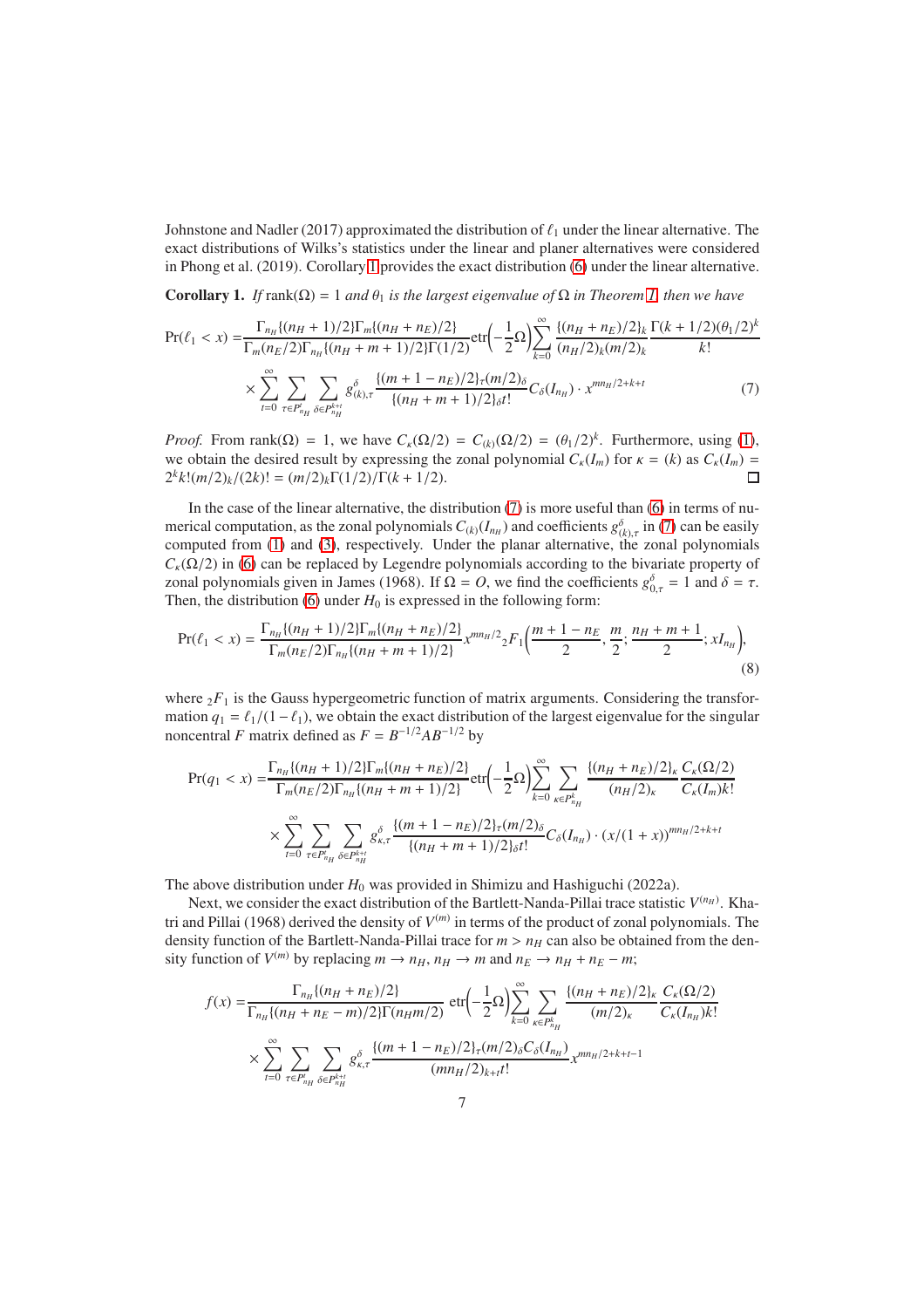Integrating  $f(x)$  with respect to *x*, we have the distribution function of  $V^{(n_H)}$  as

$$
P(V^{(n_H)} < x) = \frac{\Gamma_{n_H}\{(n_H + n_E)/2\}}{\Gamma_{n_H}\{(n_H + n_E - m)/2\} \Gamma(n_H m/2)} \operatorname{etr}\left(-\frac{1}{2}\Omega\right) \sum_{k=0}^{\infty} \sum_{\kappa \in P_{n_H}^k} \frac{\{(n_H + n_E)/2\}_\kappa C_\kappa(\Omega/2)}{(m/2)_\kappa} \frac{C_\kappa(\Omega/2)}{C_\kappa(I_{n_H})k!} \times \sum_{t=0}^{\infty} \sum_{\tau \in P_{n_H}^t} \sum_{\delta \in P_{n_H}^{k+t}} g_{\kappa,\tau}^{\delta} \frac{\{(m+1-n_E)/2\}_\tau(m/2)_\delta C_\delta(I_{n_H})}{(n_H m/2 + k + t)(mn_H/2)_{k+t}t!} x^{mn_H/2+k+t}.
$$
(9)

We note that [\(9\)](#page-7-1) is convergent for  $0 < V^{(n_H)} < 1$ .

Corollary 2. *Let*  $H \sim W_m(n_H, \Sigma, \Omega)$  *and*  $E \sim W_m(n_E, \Sigma)$ *, where m > n<sub>H</sub></sub>, H<sub>r</sub>, and E are indepen* $d$ *ent; If* rank( $\Omega$ ) = 1 *and*  $\theta_1$  *is the eigenvalue of*  $\Omega$ *, the exact distribution function of*  $V^{(n_H)}$  *under the linear alternative is given as*

$$
P(V^{(n_H)} < x) = \frac{\Gamma_{n_H} \{ (n_H + n_E)/2 \}}{\Gamma_{n_H} \{ (n_H + n_E - m)/2 \} \Gamma(n_H m/2) \Gamma(1/2)} \cdot \text{etr} \left( -\frac{1}{2} \Omega \right) \sum_{k=0}^{\infty} \frac{\{ (n_H + n_E)/2 \}_k \Gamma(k+1/2) (\theta_1/2)^k}{(m/2)_k (n_H/2)_k} \cdot \text{E}! \times \sum_{t=0}^{\infty} \sum_{\tau \in P'_{n_H}} \sum_{\delta \in P_{n_H}^{k+t}} g^{\delta}_{(k), \tau} \frac{\{ (m+1-n_E)/2 \}_\tau (m/2)_\delta C_\delta(I_{n_H})}{(n_H m/2 + k + t)(mn_H/2)_{k+t}!} x^{\frac{1}{2} n_H m + k + t}.
$$
\n(10)

*Proof.* This is similar to the proof of Corollary [1.](#page-6-0)

<span id="page-7-3"></span><span id="page-7-2"></span><span id="page-7-1"></span>
$$
\Box
$$

# <span id="page-7-0"></span>4. Numerical computation

# *4.1. Computation of a percentile point and time*

In this section, we calculate the derived distribution and obtain the exact powers of Roy's largest root and Bartlett-Nanda-Pillai trace statistics. If  $r = (m - n_E - 1)/2$  is a positive integer, the distribution [\(6\)](#page-4-2) is a finite summation of *t*. The truncated distribution of [\(6\)](#page-4-2) up to the *K*th degree with  $r = (m - n_E - 1)/2$  is represented by

$$
F_K(x) = \frac{\Gamma_{n_H}\{(n_H+1)/2\}\Gamma_m\{(n_H+n_E)/2\}}{\Gamma_m(n_E/2)\Gamma_{n_H}\{(n_H+m+1)/2\}} \text{etr}\left(-\frac{1}{2}\Omega\right) \sum_{k=0}^K \sum_{\kappa \in P_{n_H}^k} \frac{\{(n_H+n_E)/2\}_\kappa C_\kappa(\Omega/2)}{(n_H/2)_\kappa} \frac{C_\kappa(\Omega/2)}{C_\kappa(I_m)k!}
$$

$$
\times \sum_{t=0}^{n_H} \sum_{\tau \in P_{n_H}^t} \sum_{\delta \in P_{n_H}^{k+t}} g_{\kappa,\tau}^{\delta} \frac{\{(m+1-n_E)/2\}_\tau(m/2)_\delta}{\{(n_H+m+1)/2\}_\delta t!} C_\delta(I_{n_H}) \cdot x^{mn_H/2+k+t} \tag{11}
$$

The empirical distribution based on a  $10^6$  Monte Carlo simulation is denoted by  $F_{sim}$ . Table [1-](#page-8-0) (a) and (b) shows the percentile points between  $F_K$  and  $F_{sim}$  in the linear and planer cases, respectively. We use Algorithm 3 in Shimizu and Hashiguchi (2022b) to calculate  $g_{\kappa,\tau}^{\delta}$  in [\(11\)](#page-7-2). Table [1](#page-8-0) indicates that  $F_K$  has three-decimal-place precision and achieves the desired accuracy.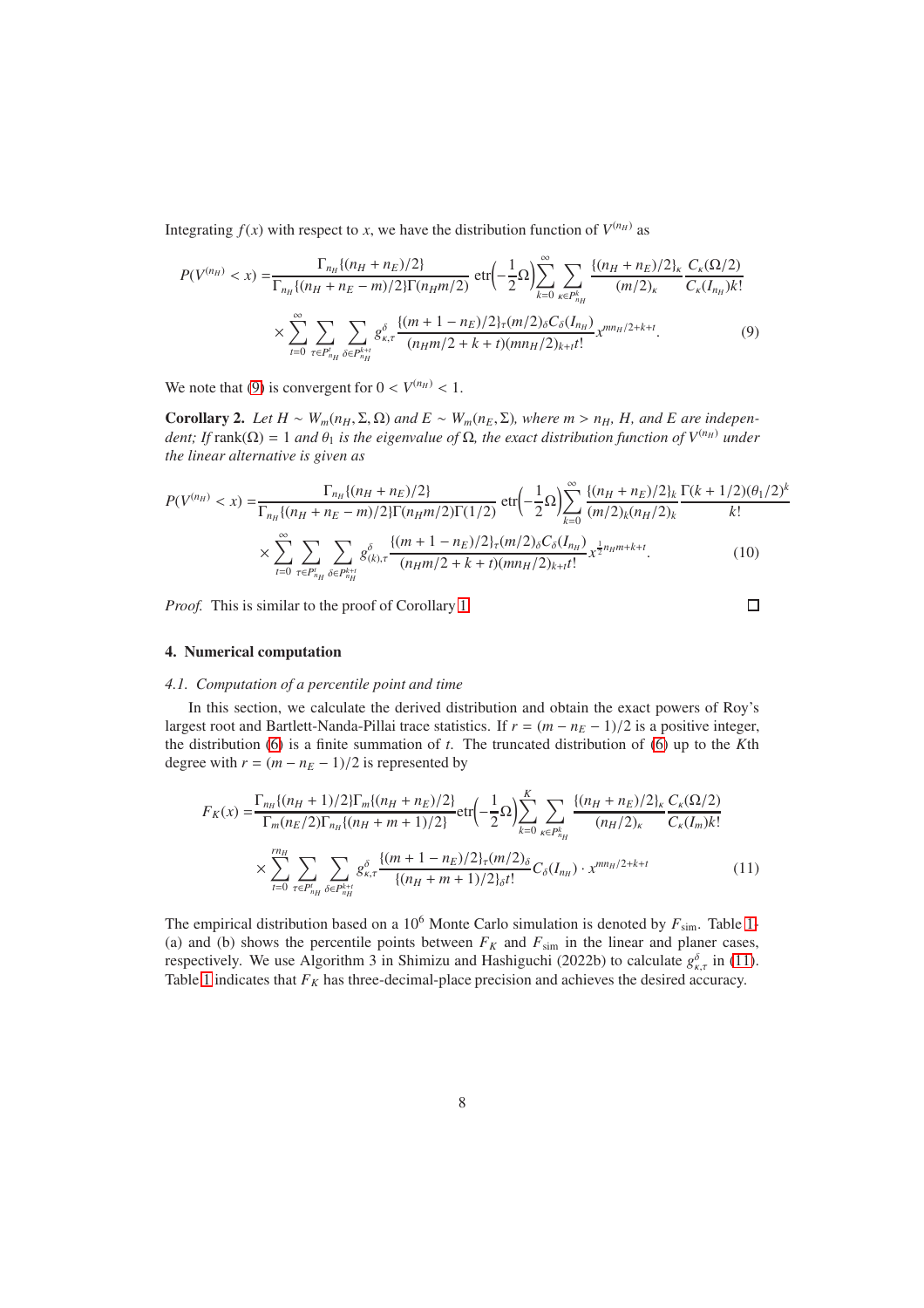Table. 1: Percentile points of the truncated distribution of [\(6\)](#page-4-2)

<span id="page-8-0"></span>

| (a) $m = 6$ , $n_H = 2$ , $n_E = 3$ , $\theta_1 = 9$ |                               |                       |          | (b) $m = 6$ , $n_H = 2$ , $n_E = 3$ , $\theta_1 = 9$ , $\theta_2 = 3$ |                       |
|------------------------------------------------------|-------------------------------|-----------------------|----------|-----------------------------------------------------------------------|-----------------------|
| $\alpha$                                             | $F^{-1}_{\text{sim}}(\alpha)$ | $F_{12}^{-1}(\alpha)$ | $\alpha$ | $F^{-1}_{\text{sim}}(\alpha)$                                         | $F_{16}^{-1}(\alpha)$ |
| 0.05                                                 | 0.400                         | 0.400                 | 0.05     | 0.435                                                                 | 0.435                 |
| 0.10                                                 | 0.454                         | 0.454                 | 0.10     | 0.487                                                                 | 0.487                 |
| 0.50                                                 | 0.641                         | 0.641                 | 0.50     | 0.664                                                                 | 0.664                 |
| 0.90                                                 | 0.799                         | 0.799                 | 0.90     | 0.811                                                                 | 0.811                 |
| 0.95                                                 | 0.835                         | 0.835                 | 0.95     | 0.844                                                                 | 0.844                 |

If  $r = (m - n_E - 1)/2$  is a positive integer, the distribution [\(8\)](#page-6-2) for  $m = 6$ ,  $n_H = 2$ ,  $n_E = 3$ , and  $\Omega = O$  can be represented by a finite series as follows:

$$
f(x) = 715 \left( \frac{x^{14}}{13} - \frac{112x^{13}}{143} + \frac{1526x^{12}}{429} - \frac{368x^{11}}{39} + \frac{34378x^{10}}{2145} - \frac{7664x^9}{429} + \frac{421x^8}{33} - \frac{16x^7}{3} + x^6 \right). \tag{12}
$$

The 95th percentile point of [\(12\)](#page-8-1) is 0.737. Thus, we obtain the exact powers as 0.231 and 0.276 for cases (a) and (b) in Table [1,](#page-8-0) respectively.

Next, we consider the computation of [\(7\)](#page-6-1). It is difficult to compute [\(6\)](#page-4-2) for large *p* due to the complexity of computing zonal polynomials. Using [\(1\)](#page-2-1) and [\(3\)](#page-3-1), the computation of [\(7\)](#page-6-1) can be performed more easily than [\(6\)](#page-4-2). We evaluate the computation time of [\(7\)](#page-6-1) by considering the truncated distribution as well as [\(11\)](#page-7-2). Table [2](#page-8-2) shows the computation time for the truncated distribution of [\(7\)](#page-6-1), fixed  $\theta_1 = 10$ , and  $K = 20$ . The symbol "-" indicates a calculation time of more than one hour. We find that the computation is easy to perform when the numbers of terms  $rn<sub>H</sub>$  and groups  $p$  are small. It takes less than two seconds to compute for [\(7\)](#page-6-1) but more than 100 seconds for [\(11\)](#page-7-2) with parameters  $m = 3$ ,  $n_i = 9$ , and  $p = 3$ .

<span id="page-8-2"></span>

| Dim.<br>$\boldsymbol{m}$ | Samples<br>$n_i$ | Groups | Terms<br>rn <sub>H</sub> | Comp. time of $(7)$<br>(in seconds) | Comp. time of $(6)$<br>(in seconds) |
|--------------------------|------------------|--------|--------------------------|-------------------------------------|-------------------------------------|
| 3                        |                  |        | 8                        | 0.191                               | 11.63                               |
|                          |                  |        | 20                       | 1.575                               | 108.6                               |
|                          |                  |        |                          | 0.431                               |                                     |
|                          |                  |        | 21                       | 6.004                               | -                                   |
|                          |                  |        |                          | 0.088                               |                                     |
|                          |                  |        | 28                       | 20.07                               | -                                   |
|                          |                  |        |                          | 0.140                               |                                     |
|                          |                  |        | 20                       | 12.76                               |                                     |

<span id="page-8-1"></span>Table. 2: Computation time for [\(6\)](#page-4-2) and [\(7\)](#page-6-1) for  $\theta_1 = 10$  and  $K = 20$ 

# *4.2. Power caluculation*

We compare the exact powers of [\(7\)](#page-6-1) to the approximate powers in the linear case. The approximate powers can be obtained from Johnstone and Nadler's (2017) results. Table 3 presents a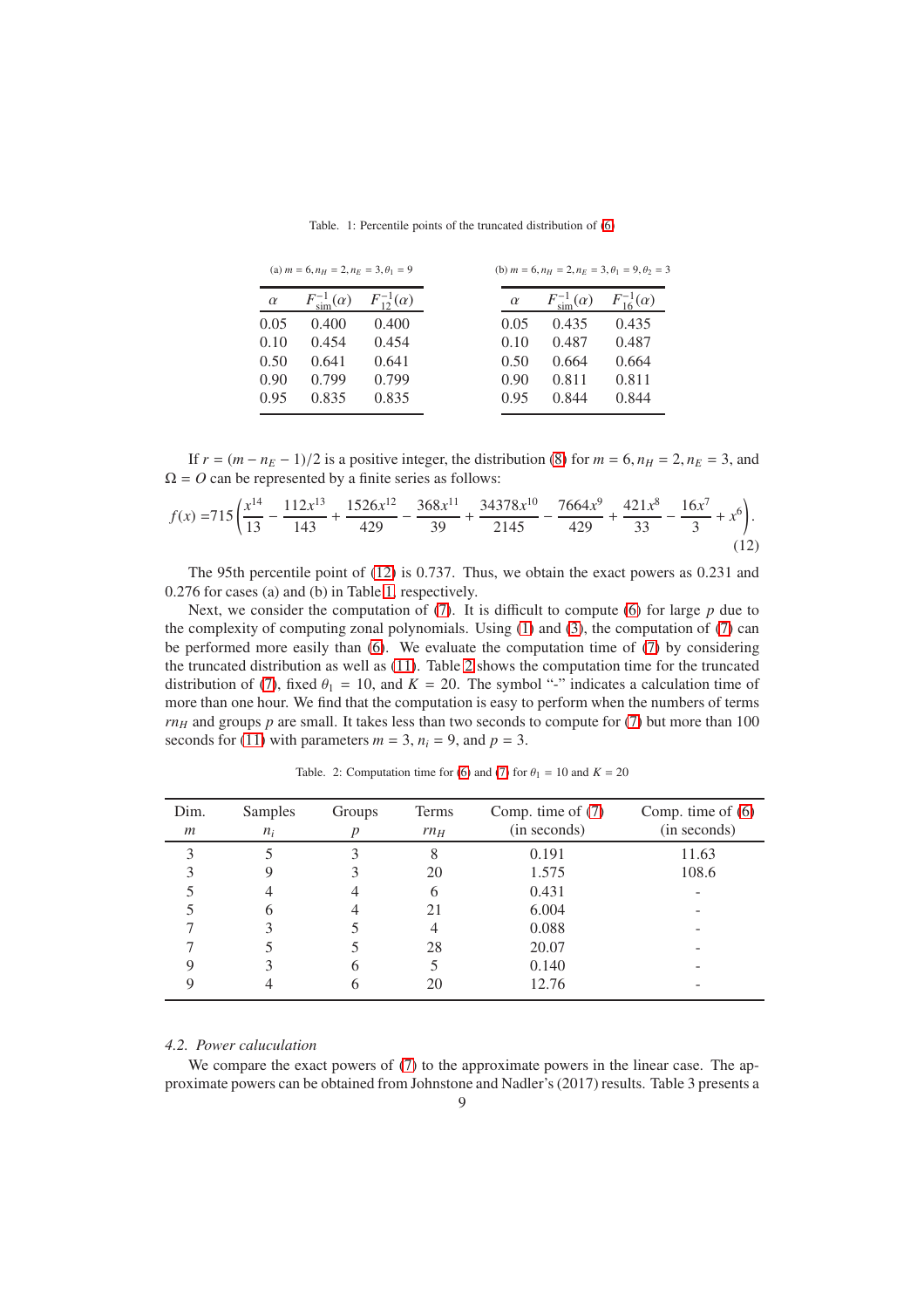comparison between exact and approximate powers for the non-central parameter  $\theta = 10, 20, 40$ . We confirm that Johnstone and Nadler's approach is not accurate when  $\theta$  is small and *m* is large. Therefore, our result is useful for obtaining exact powers for any dimension and noncentral parameter.

| Dim.<br>m     | Samples | Groups | Noncentrality | Exact | Johnstone and<br>Nadler values |
|---------------|---------|--------|---------------|-------|--------------------------------|
|               | $n_i$   |        | $\theta_1$    |       |                                |
| $\mathcal{E}$ | 3       |        | 10            | 0.229 | 0.182                          |
| 3             | 3       |        | 20            | 0.465 | 0.437                          |
| 3             | 3       |        | 40            | 0.811 | 0.812                          |
|               | 6       |        | 10            | 0.210 | 0.139                          |
|               | 6       |        | 20            | 0.453 | 0.407                          |
|               | 6       |        | 40            | 0.830 | 0.837                          |
| 14            | 12      | 3      | 10            | 0.192 | 0.123                          |
| 14            | 12      | 3      | 20            | 0.415 | 0.374                          |
| 14            | 12      | 3      | 40            | 0.801 | 0.823                          |

Table. 3: Power comparison in the linear case

Next, we compare the exact powers in the linear case for the statistics between Roy's largest root and the Bartlett-Nanda-Pillai trace. Table [4](#page-9-0) shows the exact powers of Roys's test and Bartlett-Nanda-Pillai's test by [\(7\)](#page-6-1) and [\(10\)](#page-7-3) for a fixed  $n_i = 10$  and  $p = 3$ . We find that the powers of Roy's test do not exceed those of the Bartlett-Nanda-Pillai trace test when the parameter  $\theta_1$  is small.

<span id="page-9-0"></span>Table. 4: Power comparison of two test statistics in the linear case with  $n_i = 10$ ,  $p = 3$ 

| Dim.<br>$\boldsymbol{m}$ | Noncentrality<br>$\theta_1$ | Roy   | Pillai |
|--------------------------|-----------------------------|-------|--------|
| 4                        | 3                           | 0.147 | 0.148  |
| 6                        | 3                           | 0.118 | 0.120  |
| 8                        | $\mathcal{E}$               | 0.101 | 0.105  |
|                          | 10                          | 0.475 | 0.442  |
| 6                        | 10                          | 0.396 | 0.363  |
| 8                        | 10                          | 0.292 | 0.267  |

Finally, we examine the exact powers under the linear alternative with an increase in dimen-sionality. Fig [1](#page-10-0) illustrates the exact powers of Roy's test for a fixed  $\theta_1 = 40$ ,  $n_i = 12$ , and  $p = 3$ . Referring to Fig [1,](#page-10-0) the exact powers decrease as *m* increases; however, Roy's test is more powerful than the Bartlett-Nanda-Pillai trace test, especially when non-centrality is large in the linear alternative. A power comparison for large dimensions with well-known tests under other alternatives should be conducted in future studies.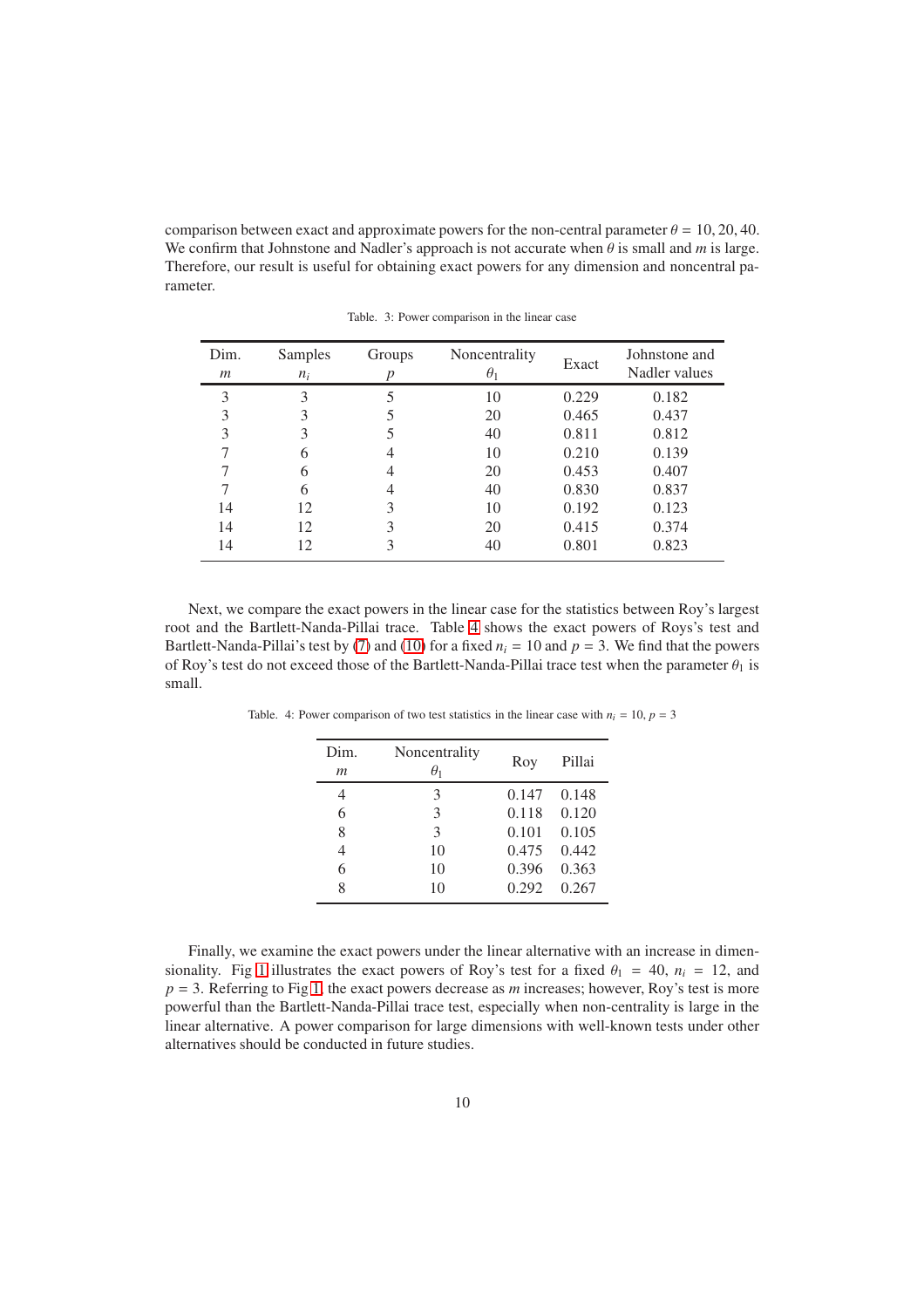<span id="page-10-0"></span>

Fig. 1: Power of Roy's test in the linear case with  $\theta_1 = 40$ ,  $n_i = 12$ ,  $p = 3$ 

#### Acknowlegments

The first author has been partially supported by Grant-in-Aid for JSPS Fellows (No.22J11185).

#### References

- [1] Anderson, T. W. (2003), An Introduction to Multivariate Statistical Analysis, 3rd ed. *Wiley*, New York.
- [2] Ang, G. T. X., Bai, Z., Choi, K. P., Fujikoshi, Y., and Hu, J. (2021) Exact and approximate computation of critical values of the largest root test in high dimension. *Communications in Statistics-Simulation and Computation*. 1–17.
- [3] Constantine, A. G. (1963) Some non-central distribution problems in multivariate analysis. *Annals of Mathematical Statistics*. 34, 1270–1285.
- [4] Chiani, M. (2016) Distribution of the largest root of a matrix for Roy's test in multivariate analysis of variance. *Journal of Multivariate Analysis*. 143, 467–471.
- [5] Díaz-García, J. A. and Gutiérrez-Jáimez, R. (1997) Proof on the conjectures of H. Uhlig on the singular multivariate beta and the Jacobian of a certain matrix transformation. *The Annals of Statistics*. 25, 2018–2023.
- [6] Díaz-García, J. A. and Gutiérrez-Jáimez, R. (2008) Singular matrix variate beta distribution. *Journal of Multivariate Analysis*. 99, 637–648.
- [7] Dumitriu, I., Edelman, A., and Shuman, G. (2007) MOPS: Multivariate orthogonal polynomials (symbolically). *Journal of Symbolic Computation*. 42, 587–620.
- [8] Fujikoshi, Y., Ulyanov, V., and Shimizu, R. (2010) Multivariate statistics: High-dimensional and large-sample approximations. *John Wiley* & *Sons*.
- [9] Gupta, A. K. and Nagar, D. K. (2000) Matrix Variate Distributions. *Chapman* & *Hall*/ *CRC, Boca Raton*, FL.
- [10] Hashiguchi, H., Nakagawa, S., and Niki, N. (2000) Simplification of the Laplace-Beltrami operator. *Mathematics and Computers in Simulation*. 51, 489–496.
- [11] Hayakawa, T. (1967) On the distribution of the maximum latent root of a positive definite symmetric random matrix. *Annals of Mathematical Statistics*. 19, 1–17.
- [12] Hiller, G. and Kan, R. (2021) Properties of the inverse of a noncentral Wishart matrix. *Econometric Theory*. 0,  $1 - 25$ .
- [13] James, A. T. (1968) Calculation of zonal polynomial coefficients by use of the Laplace-Beltrami operator. *Annals of Mathematical Statistics*. 39, 1711–1718.
- [14] Jiu, L. and Koutschan, C. (2020) Calculation and properties of zonal polynomials. *Mathematics in Computer Science*. 14, 623–640.
- [15] Johnstone, I. M. (2008) Multivariate Analysis and Jacobi Ensembles: Largest Eigenvalue, Tracy-Widom Limits and Rates of Convergence. *The Annals of Statistics*. 36, 2638–2716.